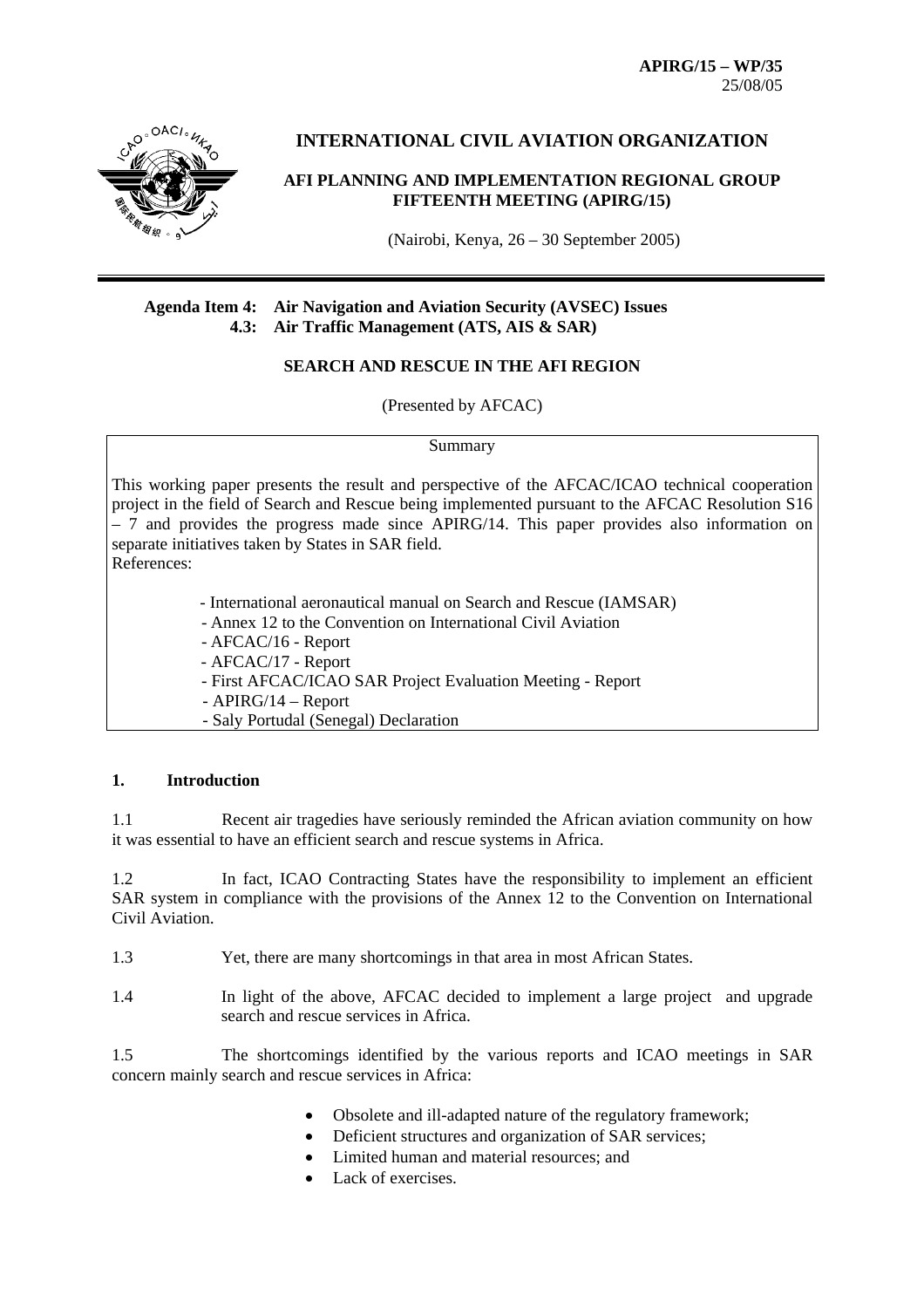# **2 Current situation**

2.1 Pursuant to the implementation of the Resolution  $S16 - 7$ , the Government of France, the African Civil Aviation Commission (AFCAC) and the International Civil Aviation Organization (ICAO) signed on 31 January 2002 a Memorandum of Understanding (MoU) in order to improve SAR services in Africa, this reducing the likelihood of any loss of life that may be attributed to ineffective SAR response.

2.2 In accordance with the above mentioned MoU, a SAR technical cooperation project is being implemented in Africa. This project is managed by AFCAC and ICAO and funded by the French Ministère des Affaires étrangères, Coopération et Francophonie. From March 2003 to June 2005, twenty one States out of thirty – seven that so far volunteered have received a SAR evaluation mission among which 5 have submitted a request for technical assistance from which 2 have been assisted. SAR evaluation missions will be conducted in the remaining States already participating in the project. All the costs related to the evaluation missions, including salary of the experts and travel expenses, are borne by the project.

2.3 Taking due account of this alarming situation and given the number of lives which could be saved through implementation of more efficient SAR systems in Africa, AFCAC initiated action made up of three phases:

- Evaluation of shortcomings and deficiencies of SAR systems in Africa;
- Processing legal and organizational aspects of future search and rescue systems in Africa; and
- Implementation of these systems, including the possible purchase of equipment.
- 2.4 The funding of the two first phases of this project is secured from a donor State.
- 2.5 The evaluation relates to:
	- The regulations in force (national regulations and international agreements);
	- SAR services structures and organization;
	- Available means (material, human and financial); and
	- The assessment of possible exercises or situation of real crises.
- 2.6 The evaluation methodology leans on:
	- ICAO reports (States' visits, meetings);
	- The dispatching of a questionnaire to the SAR Coordinator in each State and SAR region (SRR); and
	- Sate visit.

2.7 Following the conclusions of this evaluation, an action plan will be implemented. This action plan, subject to adaptation to specific requirements highlighted through the evaluation, would comprise several phases as follows:

- Updating of the regulatory framework;
- Making current the organizational structures;
- Training/validation of local expertise;
- Exercises organization;
- Staging one workshop/study on the financing modes of SAR activities, notably within the framework of a sub-regional approach; and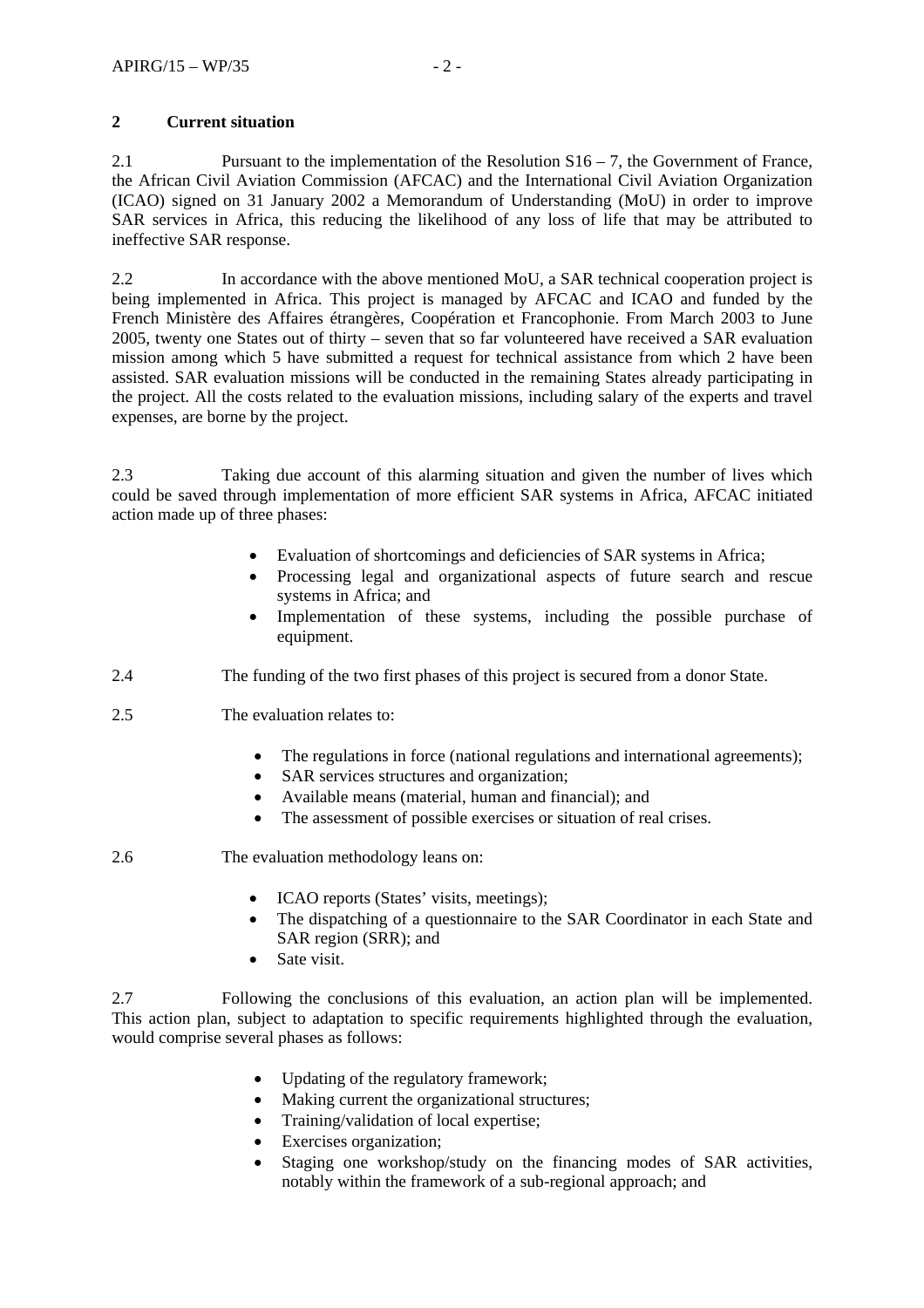Evaluation of actions and achievements.

2.3 In this regard, States that have been evaluated have started requesting assistance. The assistance offered in the framework of the project will be free of charge to the beneficiary States. Upon request, missions can be organized to provide assistance in upgrading the SAR legal and organizational framework, arrange SAR exercises, sensitize national SAR stakeholders, organize multilateral meetings to develop international SAR agreements, and deal with any other weaknesses identified during the State evaluation phase.

# **3 Outcome of the AFCAC 17th Plenary Session**

3.1 The 17th AFCAC Plenary Session held in Johannesburg, South Africa, from 10 to 14 May 2005 recommended that for States remaining to join the project may wish to consider the benefits under this project and take advantage of the many opportunities affecting the project. States which are interested should apply to the AFCAC Secretariat or to the Regional Director at the Office accredited to the State concerned. States which had been evaluated might need assistance and followup action.

3.2 The Plenary emphasized the urgent need for States to participate in the AFCAC/ICAO search and rescue project and sought the cooperation amongst States in this regard. Additionally, States were encouraged to sign memoranda of understanding or agreements with each other to exchange and complement the services of each other in assistance of accidents. Many Sates were of the view that all African States should be actively involved in search and rescue programmes, particularly on a sub-regional basis. In this regard, resources should be pooled and cooperation between States and Organizations such as AFCAC and ASECNA strengthened. States should work toward common sub-regional approach that complements State Programme.

3.3 The Plenary requested the Secretariat to conduct a study on ways and means of developing improved cooperation between States, particularly with emphasis on search and rescue operations pertaining to coastal airports.

# **4 Advantages of the Project**

4.1 While the task of implementing reliable SAR services in the economically constrained environment of developing countries is considerable, the opportunity presented by the project offers prospect of significant improvements. In meeting the challenge of improving their SAR systems, States may be assured of the continuing cooperation of AFCAC, ICAO and supporting donors.

## **5 Concomitant activities carried out**

5.1 A training programme with specific packages is part of the project and will be carried out throughout its implementation. These packages are prepared in accordance with concerns expressed by a large number of States recommendation (s) formulated by Experts during the implementation of the project. Four sessions have so far taken place. The first session conducted in French was held at EAMAC (Niamey) from 2 to 6 December 2002 and was attended by 32 participants from 13 States. The second and fourth session conducted in English were held at ATA (Johannesburg) from 31 March to 4 April 2003 and from 13 to 24 June 2005 and were attended by 12 participants from 6 States and 13 participants from 11 States respectively. The third session conducted in French was held in Tunis from 6 to 7 September 2004 and was attended by 27 participants from 10 States. In addition, one training session in French is scheduled to be held in Niamey out during the current year.